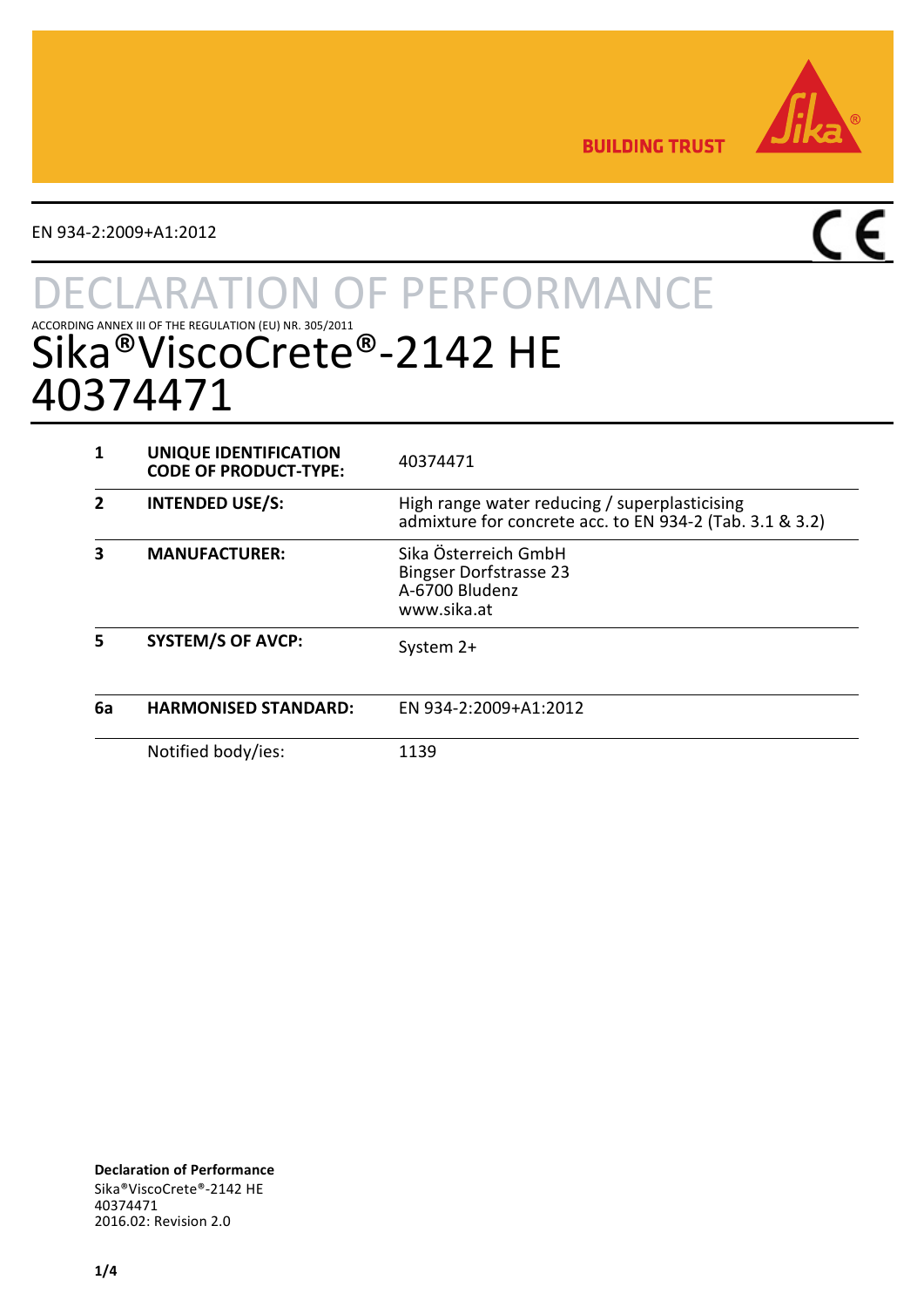**7 DECLARED PERFORMANCE/S:**

| <b>Essential Characteristics</b>                | Performance                                              | <b>Harmonised</b><br>Technical<br><b>Specification</b> |
|-------------------------------------------------|----------------------------------------------------------|--------------------------------------------------------|
| Chloride ion content                            | $\leq 0.10$ M-%                                          |                                                        |
| Alkali content                                  | $\leq$ 1.0 Mass-%                                        |                                                        |
| Corrosion behaviour                             | Contains components only from<br>EN 934-1:2008, Annex A1 |                                                        |
| Compressive strength, $tab. 3.1 (2) \& 3.2 (3)$ | passed                                                   | EN 934-2:2009                                          |
| Air content, tab. 3.1 (3) & 3.2 (4)             | passed                                                   | $+A1:2012$                                             |
| Water reduction, tab. 3.1 (1)                   | passed                                                   |                                                        |
| Increase of Consistence, tab. 3.2 (1)           | passed                                                   |                                                        |
| Increase of Consistence, tab. 3.2 (2)           | passed                                                   |                                                        |
| Dangerous substances                            | See local Safety Data Sheet                              |                                                        |

#### **8 APPROPRIATE TECHNICAL DOCUMENTATION AND/OR - SPECIFIC TECHNICAL DOCUMENTATION**

The performance of the product identified above is in conformity with the set of declared performance/s. This declaration of performance is issued, in accordance with Regulation (EU) No 302/2011, under the sole responsibility of the manufacturer identified above.

Signed for and on behalf of the manufacturer by:

Samuel Plüss General Manager Bludenz, Feb. 19th 2016 . . . . . . . . . . . . . . . . . . . . . . . . . . . . . . . . Michael Jernei Product Engineer Bludenz, Feb. 19th 2016 . . . . . . . . . . . . . . . . . . . . . . . . . . . . . . . . . End of information as required by Regulation (EU) No. 305/2011

**Declaration of Performance** Sika®ViscoCrete®-2142 HE 40374471 2016.02: Revision 2.0



**BUILDING TRUST** 

**2/4**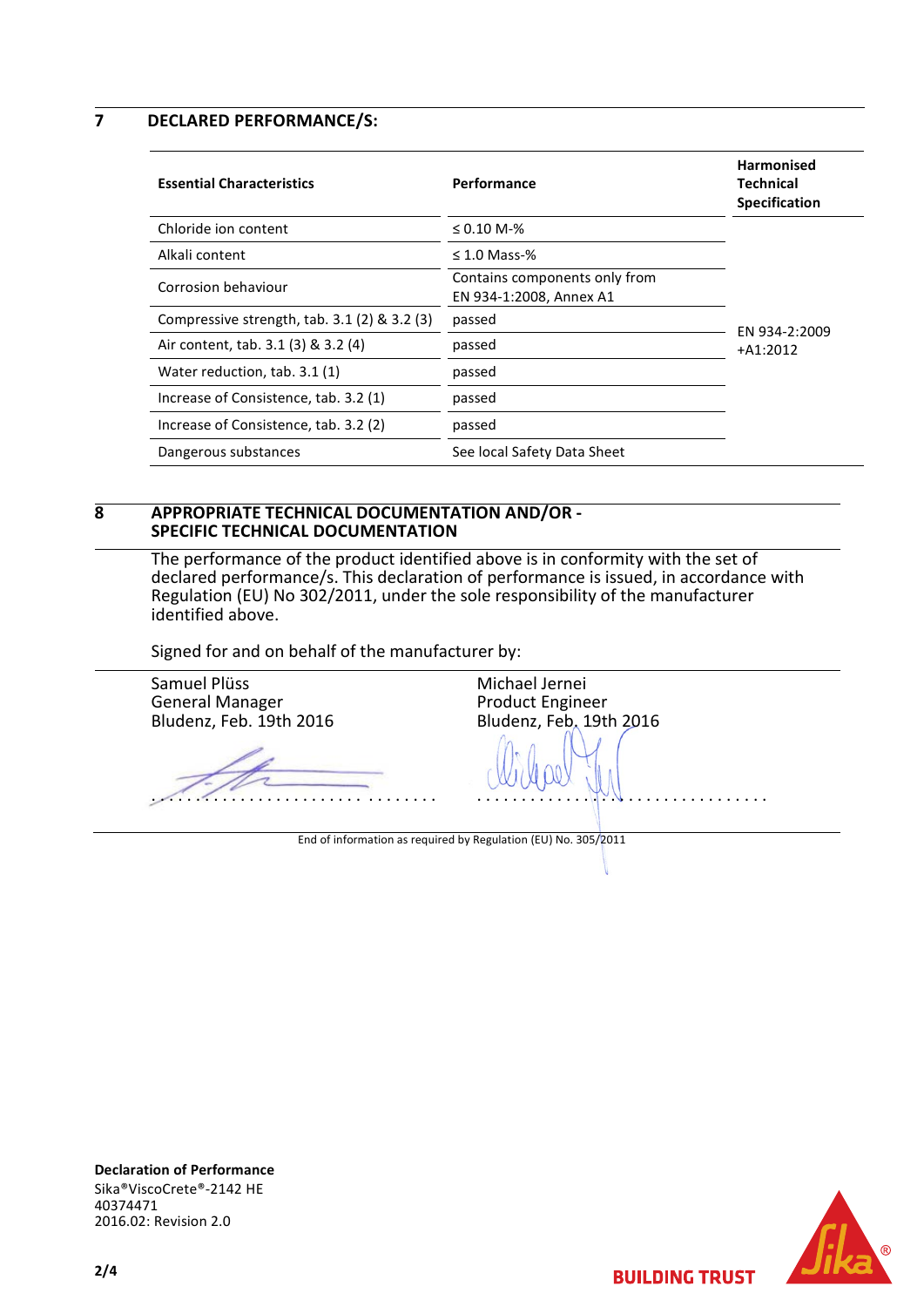| 1139                                                                                                     |                                                          |
|----------------------------------------------------------------------------------------------------------|----------------------------------------------------------|
| 1029                                                                                                     |                                                          |
| 13<br>40374471                                                                                           |                                                          |
|                                                                                                          |                                                          |
| EN 934-2:2009+A1:2012                                                                                    |                                                          |
| 40374471                                                                                                 |                                                          |
|                                                                                                          |                                                          |
| High range water reducing / superplasticising<br>admixture for concrete acc. to EN 934-2: Tab. 3.1 / 3.2 |                                                          |
| Chloride ion content                                                                                     | $≤ 0.10 M-%$                                             |
| Alkali content                                                                                           | $\leq 1.0$ Mass-%                                        |
| Corrosion behaviour                                                                                      | Contains components only from<br>EN 934-1:2008, Annex A1 |
| Compressive strength, tab. 3.1 (2) & 3.2 (3)                                                             | passed                                                   |
| Air content, tab. 3.2 (3) & 3.2 (4)                                                                      | passed                                                   |
| Water reduction, tab. 3.1 (1)                                                                            | passed                                                   |
| Increase of Consistence, tab. 3.2 (1)                                                                    | passed                                                   |
| Increase of Consistence, tab. 3.2 (2)                                                                    | passed                                                   |

**[http://dop.sika.com](http://dop.sika.com/)**

## **ECOLOGY, HEALTH AND SAFETY INFORMATION (REACH)**

For information and advice on the safe handling, storage and disposal of chemical products, users shall refer to the most recent Safety Data Sheet (SDS) containing physical, ecological, toxicological and other safety related data.

### **LEGAL NOTE**

The information, and, in particular, the recommendations relating to the application and end-use of Sika products, are given in good faith based on Sika´s current knowledge and experience of the products when properly stored, handled and applied under normal conditions in accordance with Sikas recommendations. In practice, the differences in materials, substrates and actual site conditions are such that no warranty in respect of merchantability or of fitness for a particular purpose, nor any liability arising out of any legal relationship whatsoever, can be inferred either from this information, or from any written recommendations, or from any other advice offered. The user of the product must test the products suitability for the intended application and purpose. Sika reserves the right to change the properties of its products. The proprietary rights of third parties must be observed. All orders are accepted subject to our current terms of sale and delivery. Users must always refer to the most recent issue of the local Product Data Sheet for the product concerned, copies of which will be supplied on request.

**Declaration of Performance** Sika®ViscoCrete®-2142 HE 40374471 2016.02: Revision 2.0



**BUILDING TRUST**